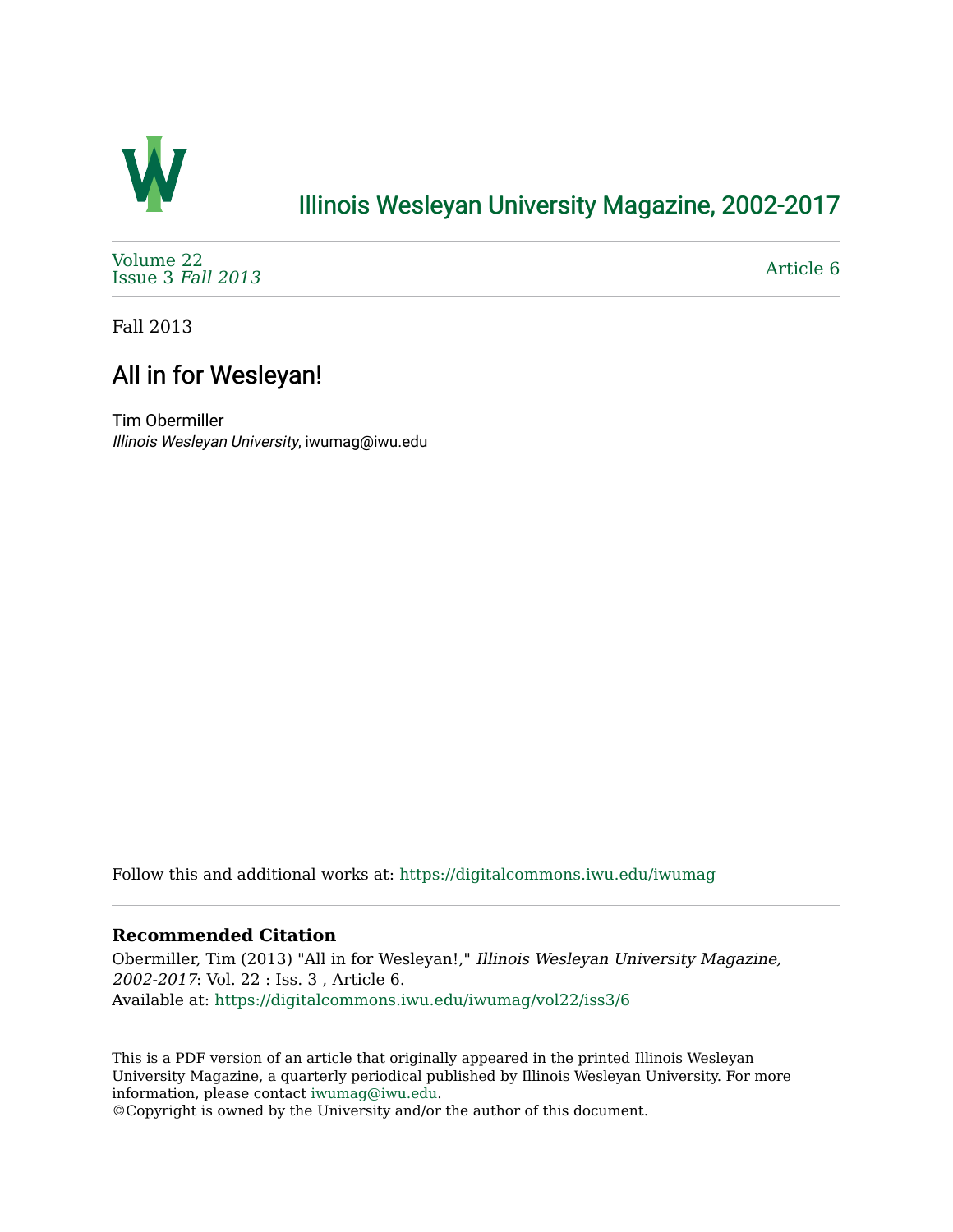### **All in for Wesleyan!**

#### **Titan enthusiasm carries the day to meet historic challenge.**

July 17, 2013, was the day Titan giving went viral.

"All in for Wesleyan" began with a challenge gift by John '82 and Joann Horton in which the couple committed to provide a \$100,000 gift for student scholarships and financial aid if others contributed \$50,000 by day's end.

As word spread about the Hortons' challenge, other alumni offered their own challenges, including Howard '60 and Sharon Fricke '60, who pledged a \$10,000 gift if 600 gifts were made. That challenge was met before 1 p.m. Several more alumni challenges followed and were met by alumni and friends.

By day's end, 2,475 donors had participated in the challenge (1,924 were alumni), with approximately \$480,000 raised. Among those giving were 302 people who made their first-ever gift to IWU. Seventy-four members of the Class of 2013 gave as brand-new graduates and 37 underclassmen also gave to the "All In" challenge.



**Humorous memes like the one above, featuring Assistant Professor of Sociology Meghan Burke, were created by University staff and alumni to encourage the IWU community in meeting each of the day's challenges.**

Jeff Mavros '98, who heads the University's **Wesleyan Fund for Annual Giving**, looks back on what happened that day with a sense of awe and gratitude. What impressed him most was the real love for the institution that was conveyed by participants, who took on the challenges and made them their own, spreading the word through Facebook and Twitter as well as via phone and text messages.

"We ended up calling it a kind of virtual Homecoming, in retrospect," says Mavros. "We were really hoping to see a groundswell of support and watch it grow kind of organically, but it exceeded our expectations in just the positivity that was shared online. Never before has there been a forum for so many people to share in this way, and social media has changed the game in that regard.

"It allowed people a chance to share with other members of the extended community how they felt about Illinois Wesleyan and what it means in their life," Mavros adds. "That's what the day became about, and it was incredible to watch the dollar total rise and see as many people get involved as possible — but it was even more special to see everyone's love of Illinois Wesleyan come out on one day and have everybody share in that."

President Richard F. Wilson was vacationing in Barcelona with his wife, Pat, "so we were roughly seven hours ahead of central time, and we were watching the challenge begin in mid-afternoon," he recalls. His excitement grew as he received encouraging text updates. By nightfall, Barcelona-time, Wilson says he gave up all hope for sleep as he couldn't resist checking his phone every few minutes to see what progress had been made.